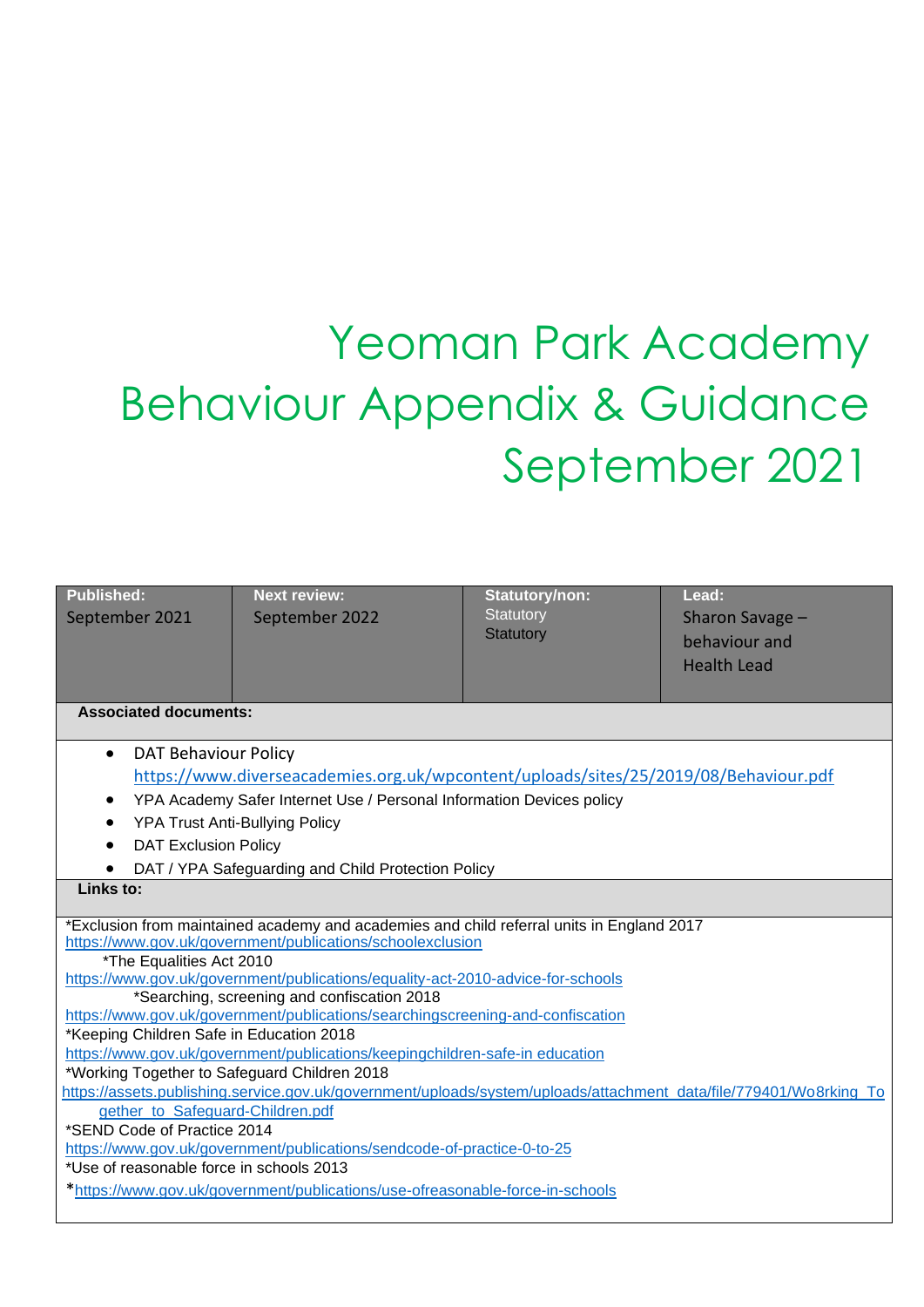## **Contents**

- 1. Introduction
- 2. Aims
- 3. Expectations
- 4. What is good behaviour at Yeoman Park Academy
- 5. Encouraging good and appropriate behaviour
- 6. Teaching approaches
- 7. The environment
- 8. Sensory needs preparing pupils to learn
- 9. The purposes of a behaviour plan
- 10. Behaviour Plans
- 11. The management of aggressive and challenging behaviours
- 12. Rewards
- 13. Positive behaviour strategies
- 14.The Base
- 15. Health & Safety
- 16. Serious incidents
- 17. Exclusions
- 18. Safe Spaces
- 19. Types of Restrictions
- 20. Home School Partnerships

21. Document and monitor progress and change – behaviour management plan, incident reports, safe space recording

Appendix 1: Keeping Classrooms Safe for Teaching & Learning

Appendix 2: The Base – Classes 8 & 9

- Appendix 3: Behaviour Management Plan
- Appendix 4: Incident Forms

Appendix 5: Safe Space Recording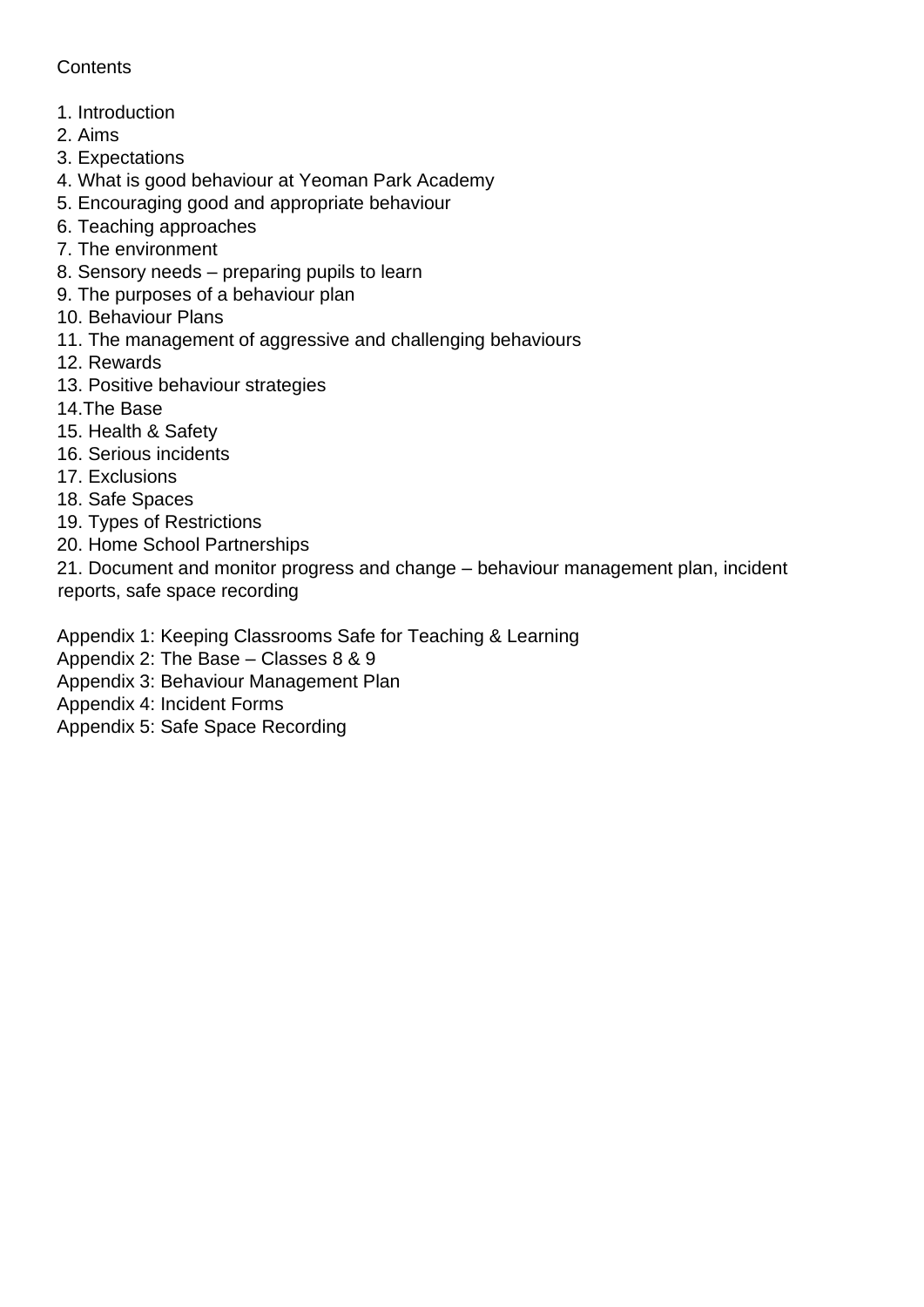#### 1. Introduction

The population at Yeoman Park Academy is diverse, and pupils have a wide range of needs. These range from physical, learning, communication, and sensory needs through to psychological, emotional, and social needs. The type and degree of need varies from one pupil to the next. Pupils at Yeoman Park Academy predominantly have a severe learning difficulty or profound and multiple learning disability.

Yeoman Park is committed to helping each pupil develop to his/her full potential, to access and take their part in society, enjoying as much as possible, the choices and freedoms that most of us already have and take for granted

In order to best support pupils in developing positive behaviours, we believe that each pupil should be helped and supported as an individual. Pupils need opportunities to learn and develop in a positive way, and the school is committed to the use of a range of positive and proactive behaviour management strategies to enable this.

## **2. Aims**

- To provide a happy work environment which is both challenging and stimulating for the individual
- To provide opportunities to work, play and learn together
- To behave well and show respect to others
- To work alongside parents and carers to encourage pupils to develop as fully as possible, helping them to grow socially, personally, and academically

## **3. Expectations**

Everyone at Yeoman Park Academy values good behaviour Pupils are expected to:

- Learn what good behaviour means and looks like
- Learn appropriate behaviour in different settings
- Care for one another
- Respect themselves and others
- Learn to feel good about themselves
- Develop self confidence
- Respect the property of others

#### **Staff are expected to:**

- Provide pupils with a good role model
- Promote pupils' self esteem
- Meet the needs of individuals
- Provide a caring and effective learning environment
- Develop positive relationships with parents and share approaches to support good behaviour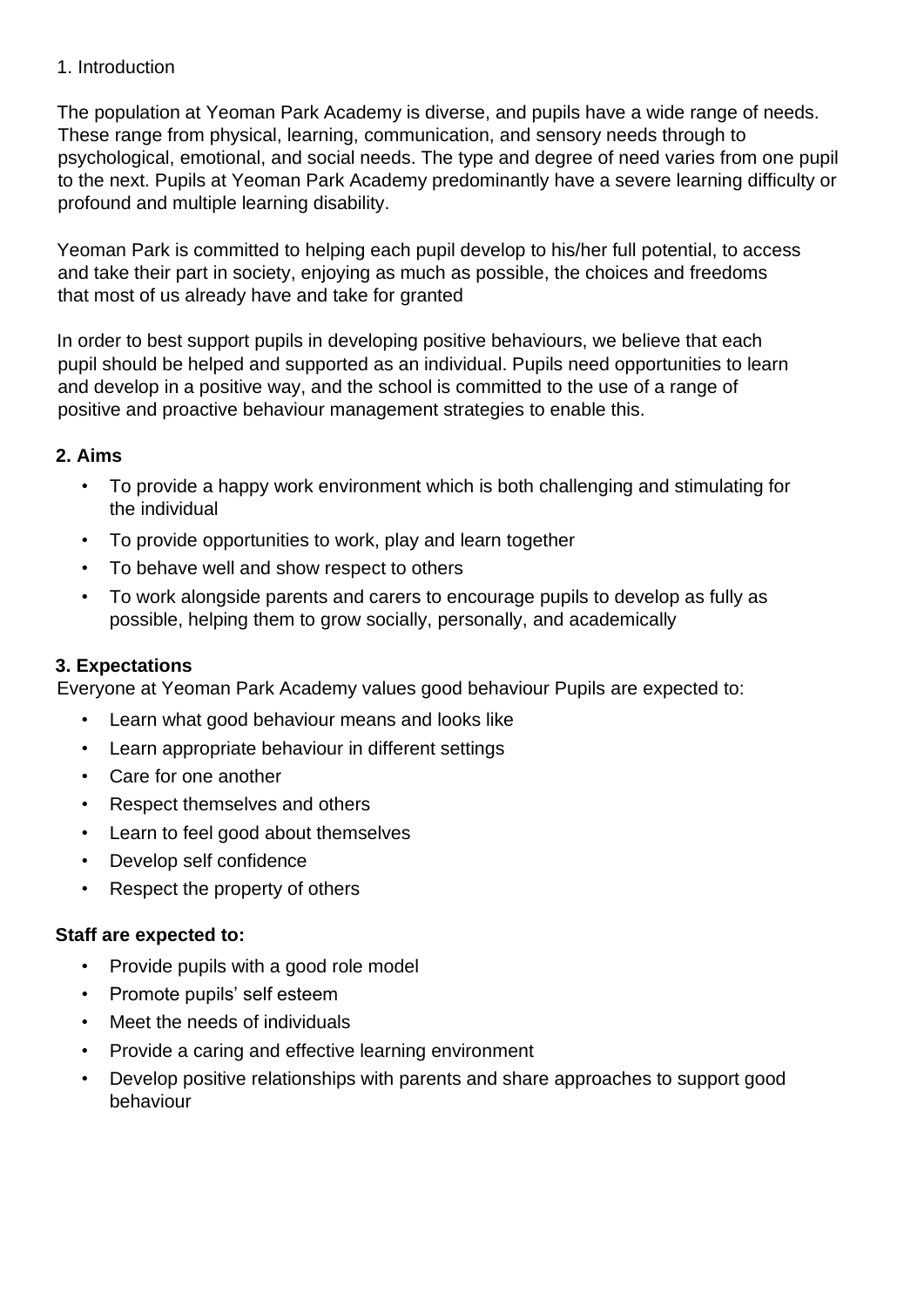#### **Parents are expected to:**

- Be a good role model
- Build positive relationships with staff to share information and discuss strategies to support good behaviour

## **4. What is good behaviour at Yeoman Park Academy?**

Good behaviour means that everyone in the academy

- Is polite and friendly
- Is caring and considerate
- Should behave appropriately and respect each other
- Value contributions made by others

Good behaviour is encouraged in every activity throughout the day and pupils are helped to recognise when they are behaving well

## **5.Encouraging good and appropriate behaviour**

A first step towards encouraging good behaviour is to prevent it happening and a range of strategies are used to encourage positive behaviour. Yeoman Park uses a staged approach to the management of behaviour.

**Level 1** – Prevention through best practice (structure, predictability, visual communication, support, consistency, routines etc.)

**Level 2** – Some pupils require additional support in terms of social stories, social skills programmes, appropriate communication techniques, some staff support **Level 3** – A very small minority of pupils who present behaviours that pose a risk to themselves and others will have a behaviour plan and risk assessments. For some pupils CRB (Controlling Risky Behaviours) may be appropriate in certain circumstances.

## **Preventative strategies used at Level 1 & 2 will include:**

Communication – it is essential that every opportunity is made to help all pupils understand what is happening consistently and that they have the opportunity to respond via:

- Body language, gesture and facial expression that communicates clearly the message intended to convey
- Appropriate, clear, and consistent communication at a level and in a form most accessible, appropriate, and supportive to the child e.g. o *Written* o *Signs* o *Symbols and symbol exchange* o *Switches* o *Spoken language at the appropriate level*
- Reducing language to just key words
- Learning and practising new routines and patterns of behaviour
- Reasoning/negotiating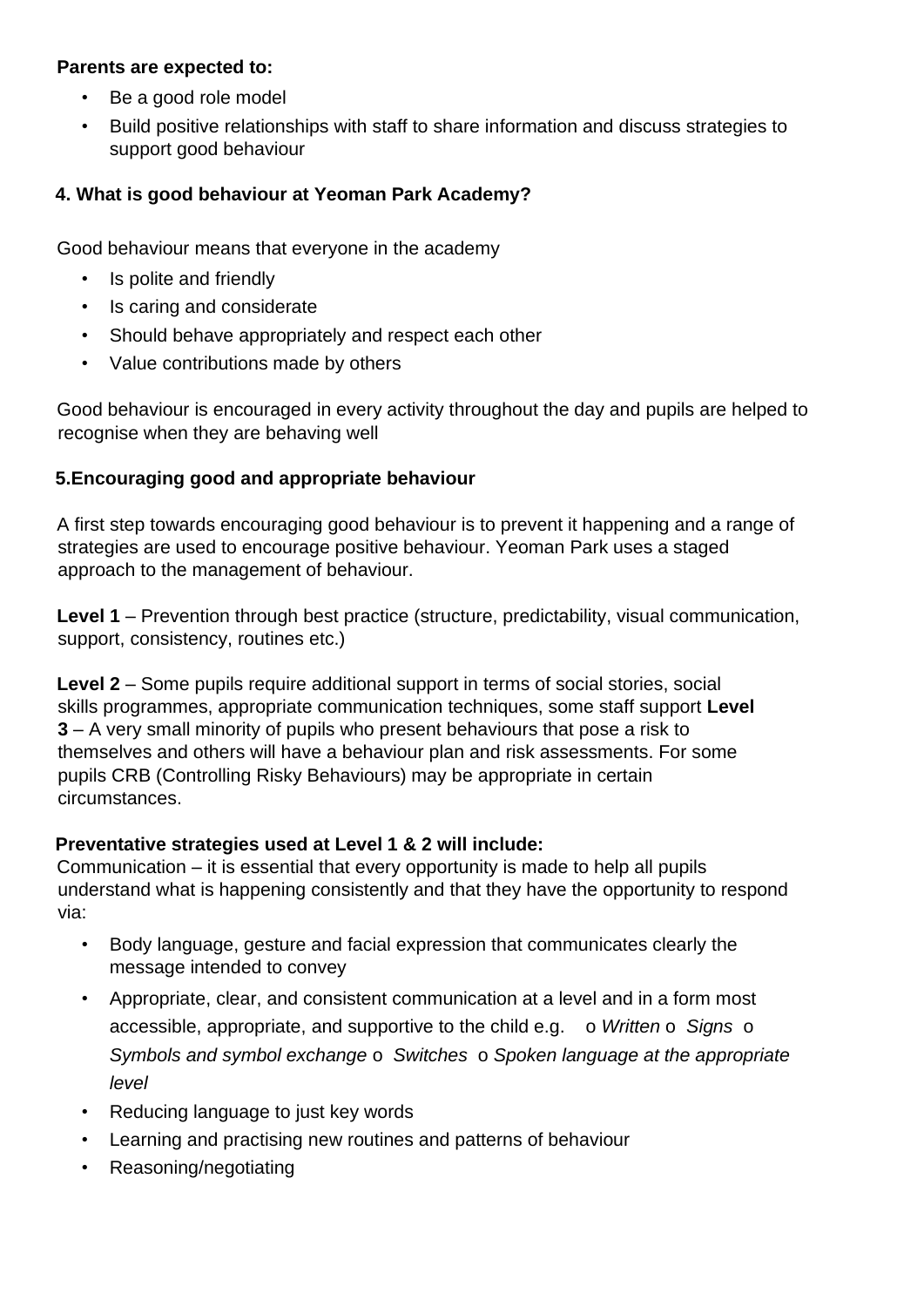- Supervision to reflect on behaviour and events and plan with pupils' alternative responses. Giving time and space for processing and to reduce stress and over arousal
- Physical prompts
- Modelling activities and behaviour
- Creating opportunities for communication by providing reasons and opportunities to make decisions
- **Choices**
- Social stories (Social stories are part of a pro-active teaching approach and come in at the next level of teaching new ways of behaving rather than at the preventative level)

## **6. Teaching Approaches**

- Stimulating and promptly organised high-quality approaches
- Not responding to unwanted/inappropriate behaviours
- Distracting
- Inspiring and engaging
- Redirecting
- Praise/reward positive reinforcement
- Staff initiated breaks from challenging setting (class/groups/assemblies etc.)
- Identification of triggers
- Development of controls/strategies for coping
- Physical exercise
- Prompt intervention
- **Consistency**
- Unpredictable responses to prevent reinforcement of negative predictable behaviours • Routine
- Modelling behaviours
- Choices
- Indicating clear boundaries
- Support to recognise consequences of behaviour
- Humour
- **Flexibility**
- Social stories

## **7. The Environment**

- Appropriate seating arrangement
- Avoiding under/over stimulation
- Adequate staffing
- Physical exercise areas
- Areas of retreat
- Appropriate spaces
- Control of noise and interruption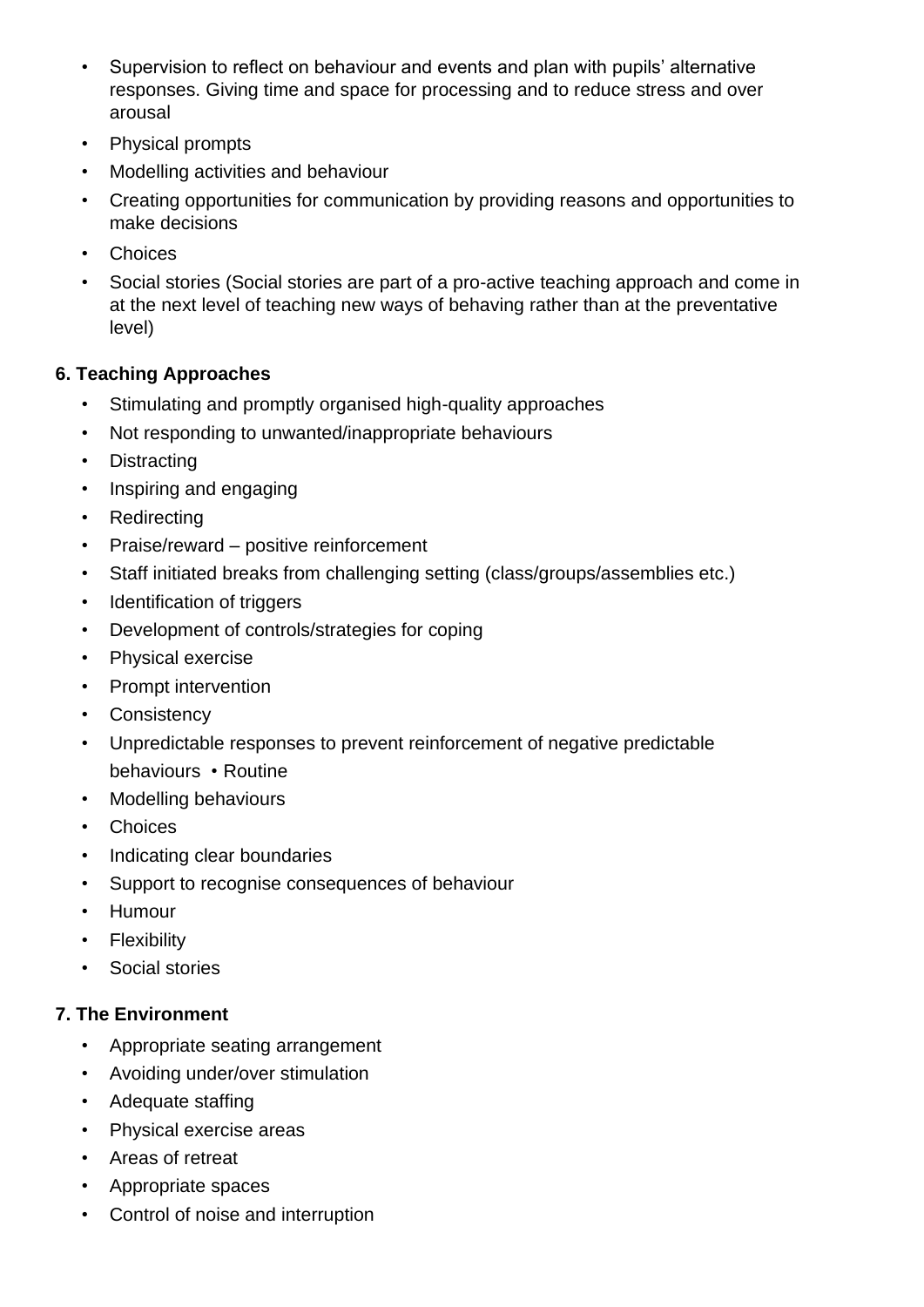## **8.Sensory Needs – preparing pupils to learn**

(Work supported by Occupational Therapist for some pupils where appropriate)

- Supporting pupils to cope with their sensory sensitivities
- Supporting pupils to be calm and avoid over and under arousal
- Appropriate balance of activity/demand
- Individual sensory diet for pupils where appropriate

In addition to this, staff should recognise the importance of good communication between themselves. Supporting each other and working effectively as a team is paramount to success. It is a priority to provide adequate staffing to support an effective learning environment for all pupils

#### **Other preventative strategies may include:**

- Have high expectation of standards of behaviour
- Recognise and reward good behaviour when it occurs
- Encouraging pupils to be responsible for their own behaviour

#### **Good behaviour is recognised through personalised rewards in the context of different needs:**

- Praise and positive feedback
- A tangible reward
- Privileges (favourite activity or responsibility)
- Social reward (good work assemblies)
- Earning a token that gives tangible reward of privilege when a certain number have been collected

Classes will often develop their own reward system that is linked to pupil interests

#### **Stopping and redirection inappropriate or challenging behaviour – Level 3**

There are occasions where good behaviour is hard to maintain for some pupils. They may find it difficult to cope due to their sensory needs, anxiety, and inability to understand what is happening or express themselves

Where challenging behaviour is frequent, disruptive, and possibly posing a risk to themselves and others, specialist help from an Educational Psychologist, health or therapy teams may be required and a behaviour plan will be put in place.

## **9. Purpose of behaviour plan**

1. Agree through observation and open discussion with staff and parents, priority behaviours to be addressed and areas of behaviour for development. Where there is a range of

excessive/challenging behaviours, these behaviours will be prioritised and addressed in smaller components

- 2. Respond to each pupil with an approach or range of approaches appropriate to the needs and priorities of the individual
- 3. Document and monitor the following:
	- Progress and change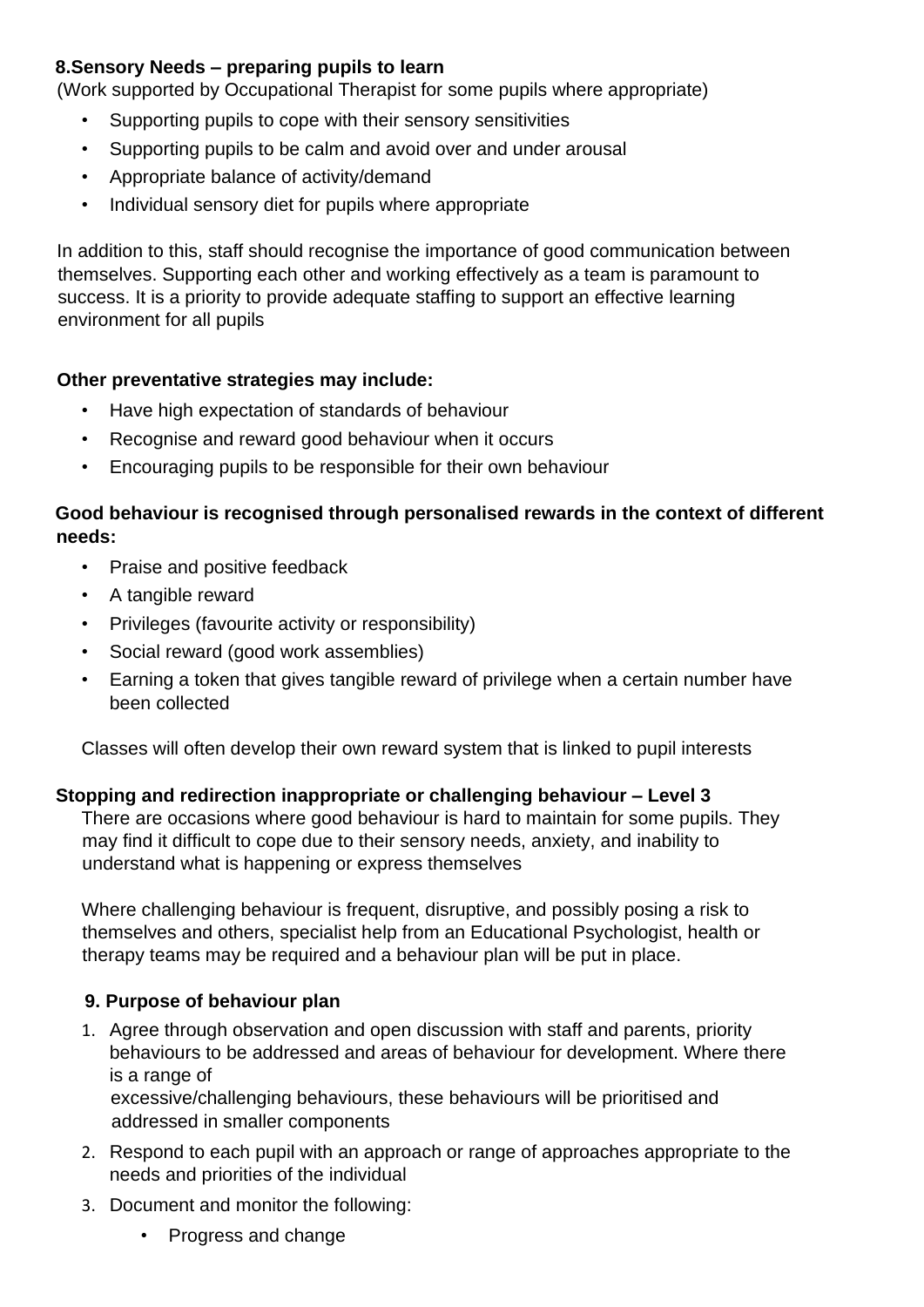- Serious, potential, and actual incidents
- 4. Maintain the academy as a safe and supportive environment for all children to learn and develop, some of whom present very challenging behaviour
- 5. To reduce the incidence of severity of aggressive behaviour directed towards self, staff, or other pupils
- 6. Help and support pupils to redirect their attention on learning activities

# **10. Behaviour Plans**

- Each pupil who requires the use of behaviour strategies in addition to normal classroom routines must have a written behaviour plan. This is written with key staff and parents/carers involvement is essential
- Behaviour plans are reviewed termly and are constantly monitored in accordance with daily recording that supports the behaviour management plan. The constant monitoring gives a

clear indication of the relevance of the behaviour plan and will indicate the need for a review of the behaviour plan if incidents occur regularly, strategies used may need reviewing. Parents/carers must be part of this process.

• Other measures used to control risk can include environmental factors such as the use of a safe space and this must be written into the behaviour plan. Recording and an incident form must accompany the use of the safe space if used to manage extreme challenging behaviour.

There will be a copy of each pupil's behaviour plan in their class file and a copy in the office and on the cloud network.

# **11. The management of aggressive and challenging behaviour**

The main focus should be to ensure that everyone is safe. Strategies, planning, and problem solving need to be risk assessed once the incident has been managed safely and the pupil is in a safe environment in which it promotes the pupil's recovery and wellbeing. Behaviour management techniques:

- Firm and clear instructions to stop, supported by appropriate aids of communication
- Diverting pupil to an alternative activity or distracting from trigger causing the challenging behaviour
- Physical intervention when all other strategies have failed in order to keep pupils and staff safe (refer to appendix 1)
- Reassurance is essential and the use of calming words
- Withdrawal to a safe space (refer to Reducing the Need for Restraint and Restrictive Intervention)
- Use of a three-way mat to support pupils safely and dignity at all times
- Monitor impact of aggressive and challenging behaviours and the effect it is having on other pupils

# **12. Rewards**

- Rewards are used to help pupils make connections between their behaviours and so promotes a link between good behaviour and unacceptable behaviours
- Working towards a favoured activity/choosing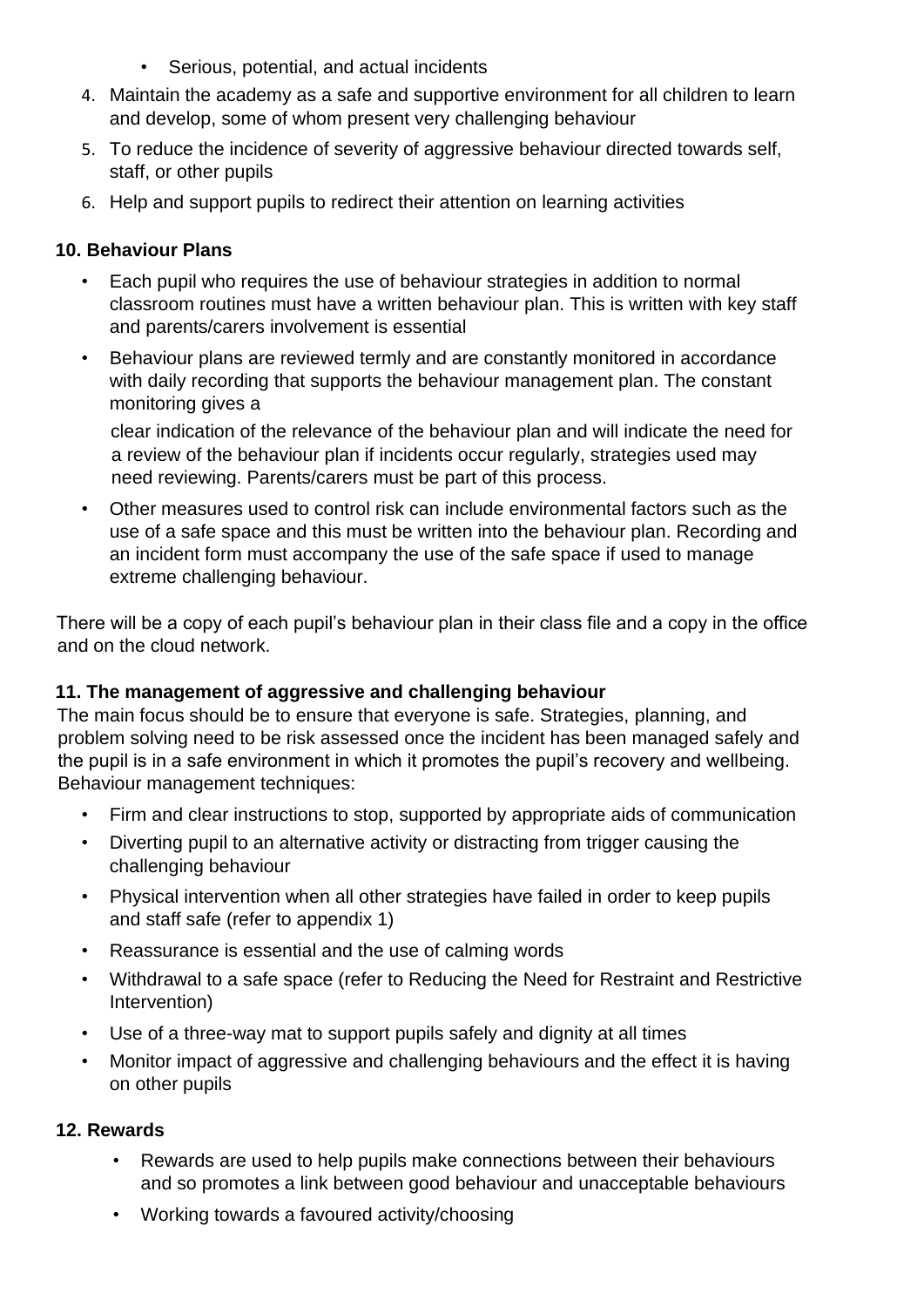- Reward charts
- Praising a pupil and sharing their achievements with other parents/carers

## **13. Positive Behaviour Management Strategies**

Behaviour management strategies will be selected and implemented according to the needs of each pupil.

Key to the success of all the approaches is the fundamental/essential need to develop strong, supportive, positive, and understanding relationships with children

## **14. The Base**

The Base was set up in September 2012 as it was evident that a small number of students struggle to access classrooms and lessons on a full-time basis due to their high anxiety levels and extreme challenging behaviours. **(Appendix 2)**

# **15. Health & Safety**

The actions described in the academy's health and safety policy must be followed in the event of any injury resulting from a pupil's challenging behaviour.

- All injuries to staff or pupils resulting from the pupils challenging behaviour must be recorded and reported to the Senior Principal/Principal, as described in the school's health and safety policy
- All incidents recorded on the school's incident forms and accident forms that report injuries to pupils or staff
- If a pupil self-injures or is injured as a result of his/her own or another pupils challenging behaviour, a record of the exact injuries should be reported on the accident form and the injuries should be recorded on a body map and kept in the pupils personal file in the school office

## **16. Serious incidents**

- All incidents that involve extremely challenging behaviour, verbal abuse, aggression, positive handling, the use of safe space or put the safety of the pupil and/or others at risk, must be recorded
- Incidents must be recorded by a member of staff who was involved in the incident and witnessed the events first-hand, within 24 hours of the incident taking place
- Each incident must indicate clearly the names of all persons involved, place, times and witnesses. The record should be dated and signed.
- All behavioural incidents by individual pupils must be recorded in the pupils Behaviour record and on an incident form which is assessed by the Principal and also recorded on the electronic behaviour log in Scholarpack.
- Staff will meet together at the end of the day to discuss any incidents and any actions as a result
- It a pupil is injured by another pupil, or there is a pupil injury during the incident, this must be recorded on an incident form and accident form and a body map completed
- Behavioural incidents must be monitored regularly for increases or decreases in incidents, types of incidents and how they are being managed and are reported termly to the Governors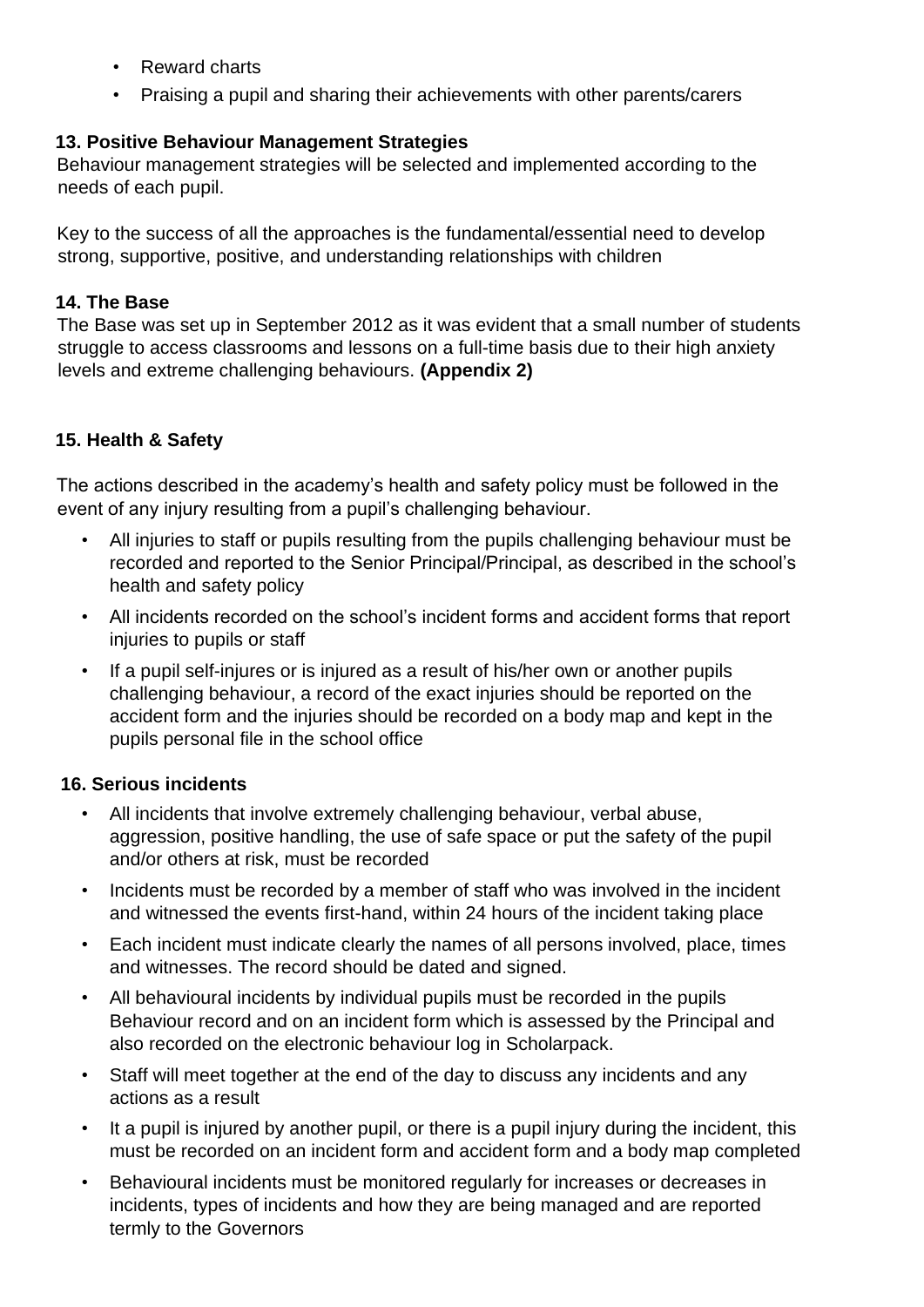- Parents are informed by telephone on the day of an incident
- Parents of other pupils who witness a serious incident at school must also be informed

#### **17. Exclusions**

As a last resort when strategies that are in place are failing and incidents of aggression occur and it is apparent that the environment is unsafe for the pupil concerned and it is putting others at risk a short term exclusion may be a temporary measure. This will be discussed with parents/carers as soon as this decision is made. A resolution to the pupil's exclusion will be of priority and new strategies put in place as soon as possible.

If exclusions become more frequent and it is obvious that the environment and the future of the pupil at Yeoman Park is at risk, then a multi-agency meeting will be arranged to discuss the pupil's future. Parents/carers will always be part of this process .

## **18. Safe Spaces (Refer to Nottinghamshire Local Authority advice 'Safe Space Usage in Schools')**

The safe space is a low stimulus environment that has no clutter or other distractions. Safe spaces at Yeoman Park are side rooms in classrooms and safe outside spaces. The use of a safe space is varied. The safe space may be used as a work space, a quiet work space, a place to relax or a retreat from an environment that is distracting to an anxious or stressed pupil to engage in a favourite activity, giving pupils positive associations with the space when needed at a time or crisis. The pupils 'voice' must always be respected during these times.

#### **Safe Spaces may be used:**

- 1. As an early intervention to help prevent behaviours escalating (in conjunction with and not as a standard behaviour management strategies). Safe spaces provide an opportunity for pupils to work through aggressive behaviour without harm to themselves or others. Their use will always be thoroughly monitored and incident forms to support the use of the safe space when such incidents occur. Daily recording will also support this
- 2. The interior of the safe space must always be visible, and the condition and safety of the safe space should be inspected daily, and the pupils must always be observed by a member of staff
- 3. Safe spaces are used as a supportive measure in which a pupil regains control and learns to recognise and manage their mood without other environmental distractions that may impact on their recovery
- 4. Staff are working towards encouraging pupils to recognise a change in their own mood and allow pupils to recognise the use of a safe space as a calm and supportive measure and take themselves to the space when stress levels and anxieties are raised and pupils are finding the classroom environment difficult to cope with. Safe spaces should never be used an 'opt out' from learning.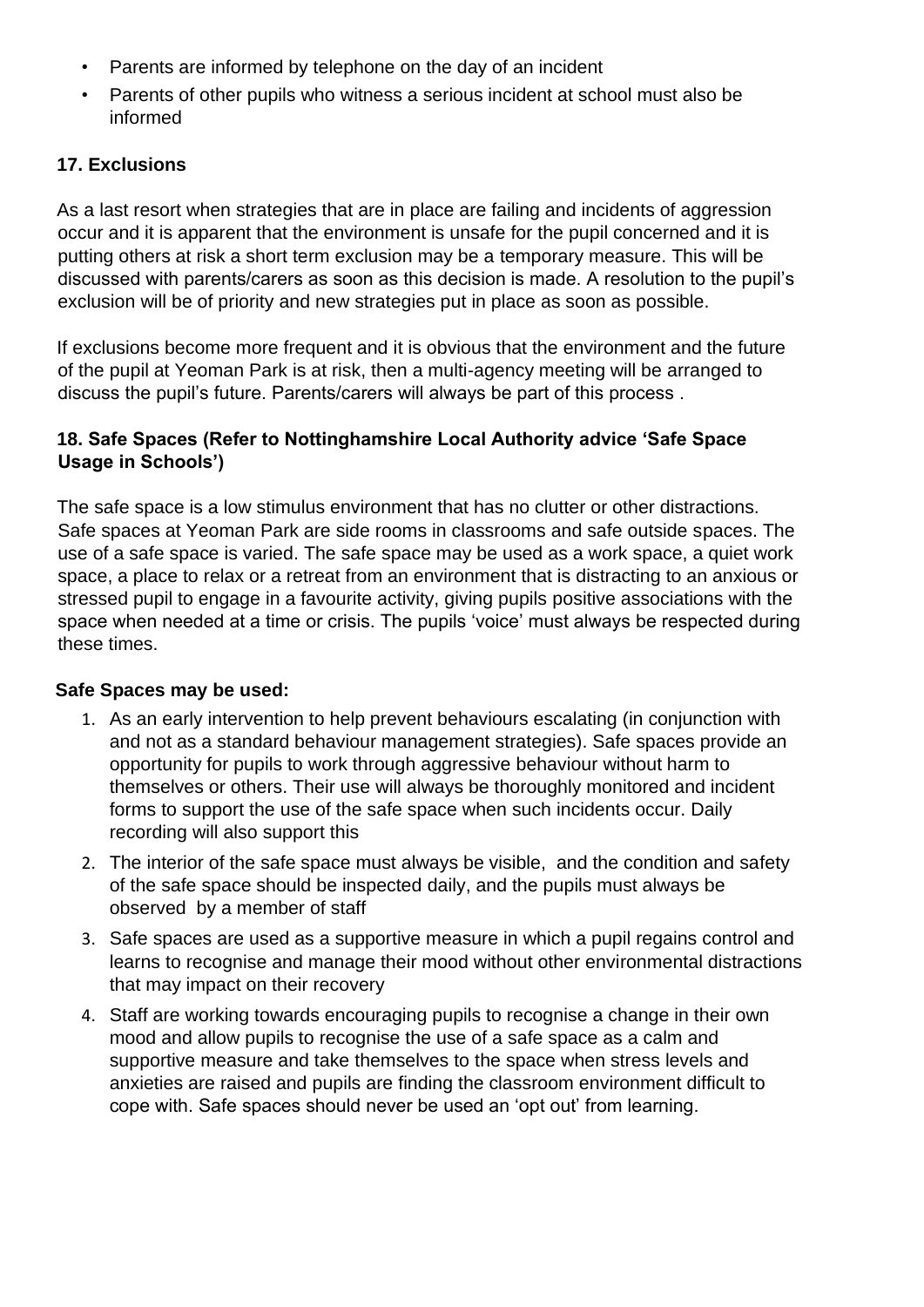**Yeoman Park staff are trained in using the minimum amount of physical restraint needed when supporting a pupil during times of crisis.**

- 1. The time a pupil spends in a safe space following an aggressive incident must not exceed the minimum time required to resolve the immediate danger to themselves or others
- 2. A member of staff will supervise a pupil during these incidents a 100% of the time spent in the safe space either from inside or immediately outside. The time will be recorded of the duration of the use of the safe space and an incident form to support this. This incident will also be entered in the electronic behaviour log.
- 3. Parents/carers are informed as soon as is practically possible about the use of these spaces by their child
- 4. Pupils who have additional needs such as asthma and epilepsy will also have an appropriate risk assessment, and this will be used in conjunction with their health care plan and must be followed. 100% supervision will also be part of the process
- 5. Accurate records will be kept of staff working with pupils who use the safe spaces and how long these spaces were used. This will ensure that these behaviours are not becoming a routine and the use of the safe spaces. All records and data will be reviewed on a monthly basis by the Executive Principal and Behaviour Leader in order to determine patterns.
- 6. Only staff trained in the use of CRB can guide a pupil to a safe space

## **19.Types of restrictions**

#### **Environmental restrictions**

- Confusion/baffle handles on safe spaces may be used where pupils who present as a danger to others and themselves during incidents. These are present in a specialised environment where the pupils who present with such challenging behaviours are based (The Base).
- Confusion/baffle handles are used to slow pupils down who are acting impulsively so staff can support them in a positive and proactive rather than reactive manner
- Digital pad door locks to ensure no unauthorised access, usually for safety reasons (pool, kitchen, medicines, and chemical stores)
- Gates and fences give structure to the environment and make it easier for pupils to access and interpret
- Reins and walking belts only to be used with parental consent to keep pupils safe out of school

## **Three Way Mat**

- It may be used as a quide to direct and clarity of space
- Used to preserve a pupil's dignity especially during times of anxiety and if a student has removed their clothing
- Used as a protection for staff and other pupils if a pupil is attempting to kick or hit for example Incident reports will include details of when and how a three-way mat is used and the impact it had on behaviour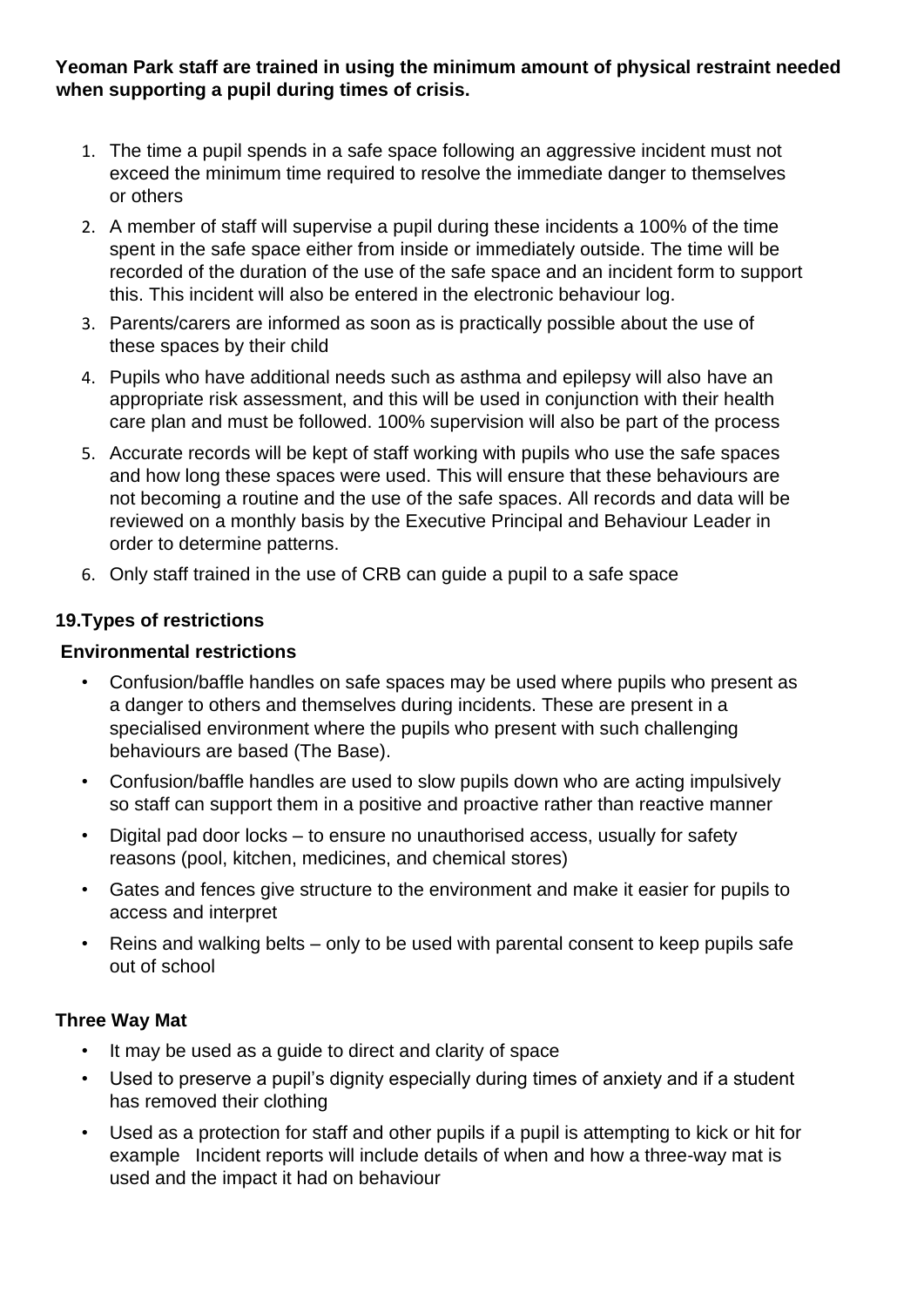# **Training**

- Teachers and teaching assistants receive training in positive handling techniques, with regular and frequent refresher courses • New staff do not engage in positive handling
- Staff training needs are identified through the performance management programme and the scrutiny of behaviour records and incidents and development opportunities are provided accordingly

## **20 Home / School Partnership**

Parents and carers (e.g. in respite or other residential care establishments) are consulted about the strategies used in academy to manage the child's behaviour

- Openness between staff and parents/carers is vital when identifying areas to be addressed
- Behaviour priorities will be agreed and documented (see documentation)
- When there is a range of excessive/more challenging behaviours, these behaviours will be prioritised, and addressed in smaller components
- After initial consultation with parents/carers, other agencies involved with the child should also be consulted e.g. key workers at respite care establishments, social workers
- The Behaviour Lead will support with behaviour at home where appropriate

## **21. Document and monitor progress and change**

It is important that we provide appropriate document information for pupils that have challenging behaviour. This should convey clear detailed essential guidance necessary for successful behaviour management and the development of positive/appropriate behaviours

- Documentation will take a uniform format throughout the academy so that information is easily accessed and adjusted by staff and parents as the child moves through school
- Two levels of documentation will be provided

#### **Behaviour Management Plan (appendix 3)**

- This will be produced for pupils displaying significant behaviours
- Identifies behaviours, triggers, priorities, and an action plan. It identifies the date the plan is written and by whom. It also requires confirmation that parents/carers have been consulted. It ensures a review of the success of the plan. Approaches should be formally reviewed. Staff will be constantly and informally adjusting their

responses  $\Box$  Behaviour plans should be available for all staff to read

## **Incident Report Form (Appendix 4)**

- Support and record post incident support
- Incident forms will be used to record and monitor incidents and potential incidents
- This information will be shared with all relevant staff and other key carers and professionals
- Monitor pupil behaviours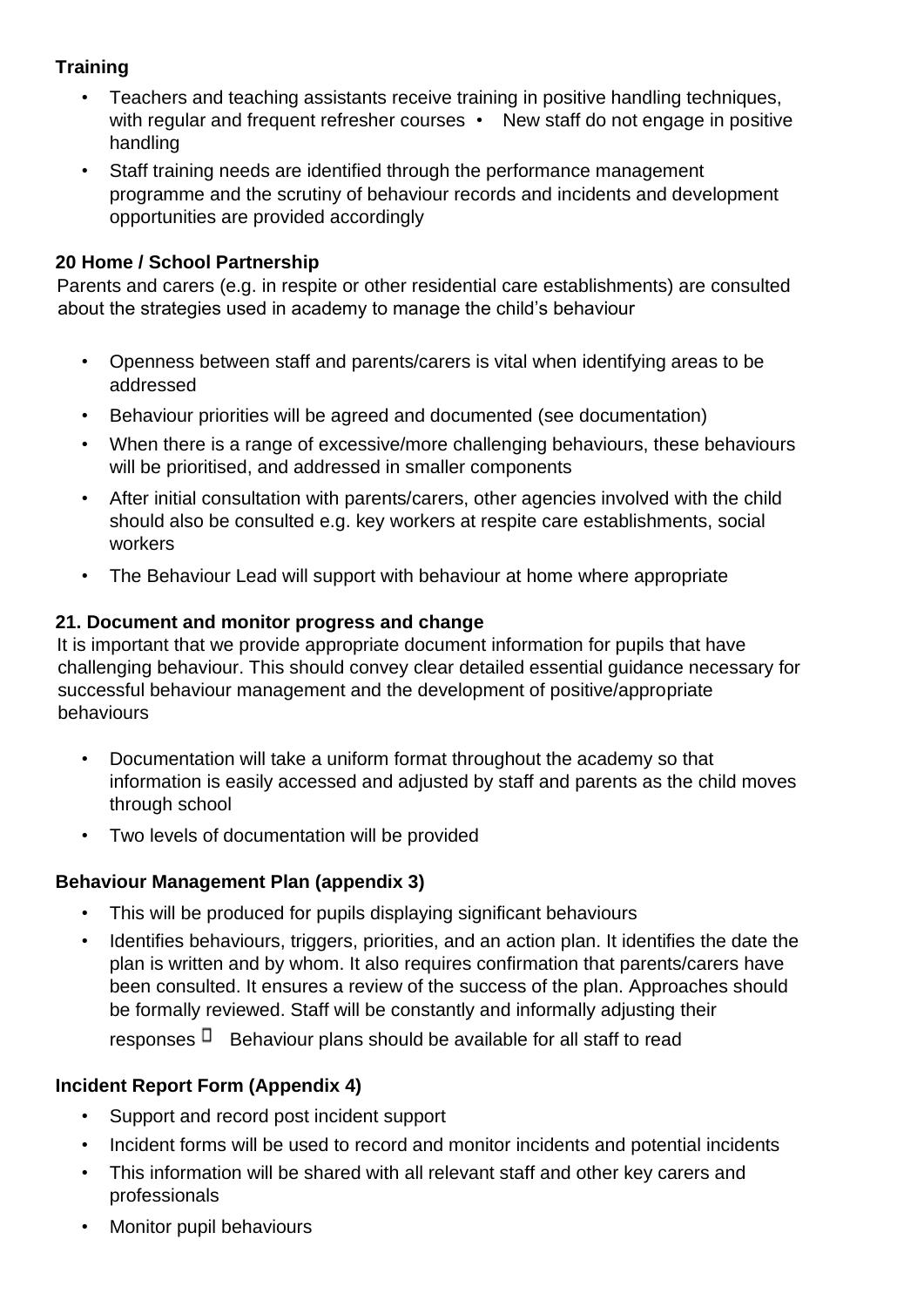- Support changes to manage behaviours
- **Reduce risk**
- A simple data base is maintained to monitor the frequency of incidents among students with more complex needs and related challenging behaviours
- Pupil Record Chart is used to record patterns when behaviours are particularly challenging and it is not clear whether progress is being made, staff can monitor frequency and times of behaviours. This will sometimes also show additional unidentified triggers. The use of the class timetable with a simple key of behaviour will be used, record in black and uses of safe space record in red.
- Any changes in behaviour should be communicated to all those working with the pupil
- Incident forms are completed by all class staff to ensure a consistent approach and the most appropriate way forward

Date regarding behaviour incidents is collated by the Behaviour Lead on a monthly basis and presented to the Senior Principal/Principal for analysis. Patterns and frequency of behaviour are identified, and actions are challenged if they are inappropriate. Learning walks are also undertaken to ensure the quality of behaviour practice across school and look at the impact of challenging behaviour on classes. This date is scrutinised and reported to the Governors in CSI reports and discussed at CSI meetings. The Senior Principal/Principal will challenge any actions that are not consistent with practice in the Behaviour Policy.

## **Safe Space Recording – (Appendix 5)**

- Complete when a pupil has been directed to a safe space
- Electronic behaviour record held on Scholarpack
- Inform parents/carers
- Inform Principal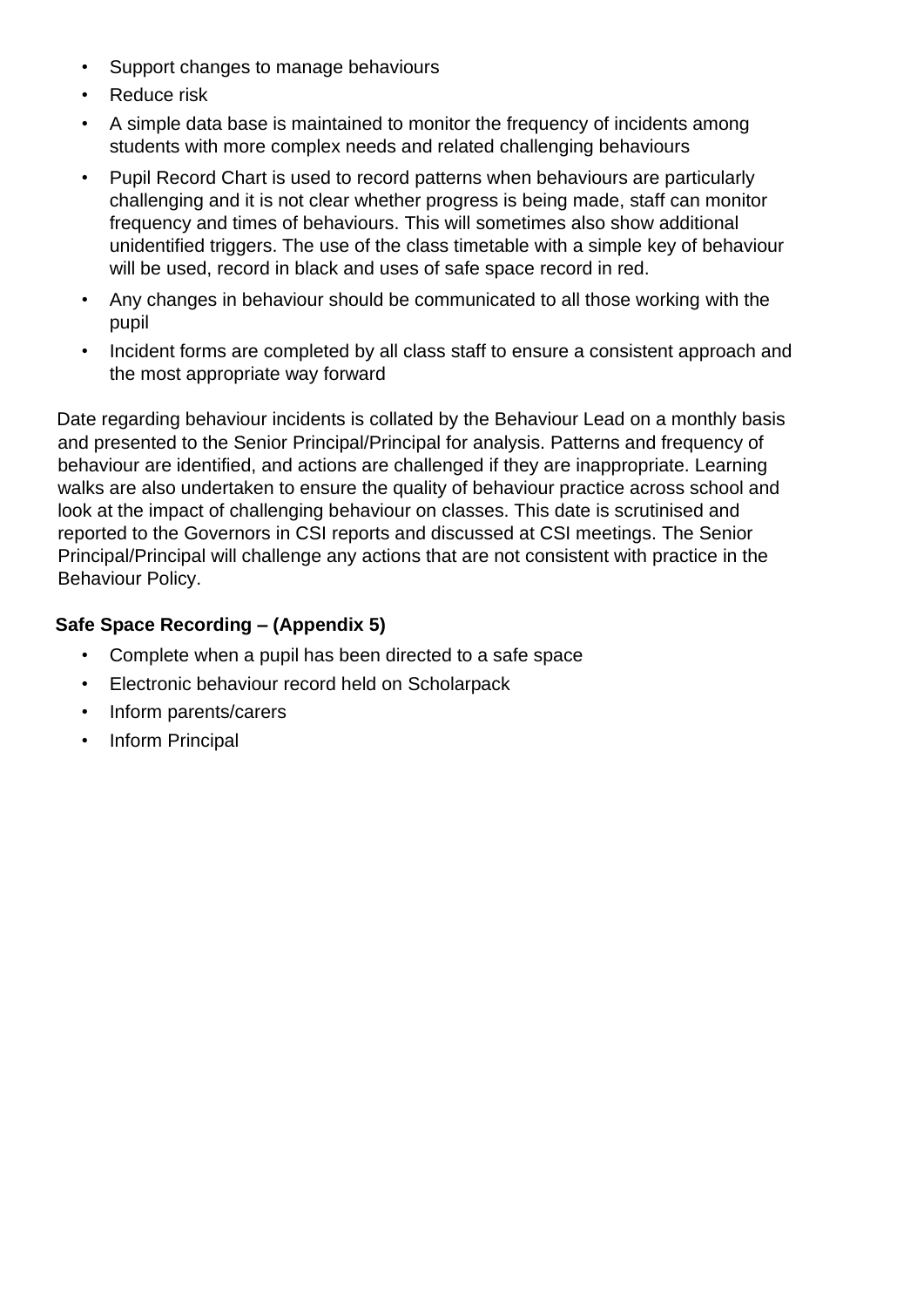# **Appendix 1: Keeping Classrooms Safe for Teaching and Learning**

## **Minimising the Need to Use Reasonable Force**

We will only use force as a last resort and strongly believe in de-escalating any incidents as they arise to prevent them from reaching a crisis point

Staff will only use reasonable force when the risks involved in doing so are outweighed by the risks involved by not using force

Teachers and Teaching Assistants are trained using CRB (Controlling Risky Behaviours) which uses the latest ideas about the psychology of behaviour management, deescalation, and safe systems of behaviour management. Supply staff will not be expected to use CRB but will always be supported by a member of staff trained in CRB.

## **Staff Authorised to use Reasonable Force**

Under Section 93 of the Education and Inspection Act (2006) the Senior Principal/Principal is empowered to authorise those members of his/her staff who are enabled to use reasonable force. Here at Yeoman Park, the Senior Principal/Principal has empowered the following members of staff to use reasonable force:

- Teachers and any member of staff who has control or change of pupils in each lesson or circumstance have permanent authorisation
- Other members of staff such as site management and administrative teams also have the power to use reasonable force if a circumstance should arise in which immediate action should be taken

## **Deciding Whether to Use Reasonable Force**

Under English law, members of staff are empowered to use reasonable force to prevent a pupil from or stop them continuing:

- Committing any offence
- Causing personal injury to, or damage to the property of any person (including the pupil himself)
- Prejudicing the maintenance of good order and discipline at the academy or among any pupils receiving education at the academy, whether during a teaching session or otherwise All members of staff will make decisions about when, how and why to use reasonable force. To help staff in making decisions about using reasonable force, the following considerations may be useful:
- Whether the consequence of not intervening would have seriously endangered the wellbeing of a person
- Whether the consequences of not intervening would have caused serious and significant damage to property
- Whether the chance of achieving the desired outcome in a non-physical way was low
- The age, gender, developmental maturity of the persons involved

Staff are also expected to remember that reasonable force is only one option and for behaviours involving extreme levels of risk, it may be more appropriate to gain support from other agencies, such as the police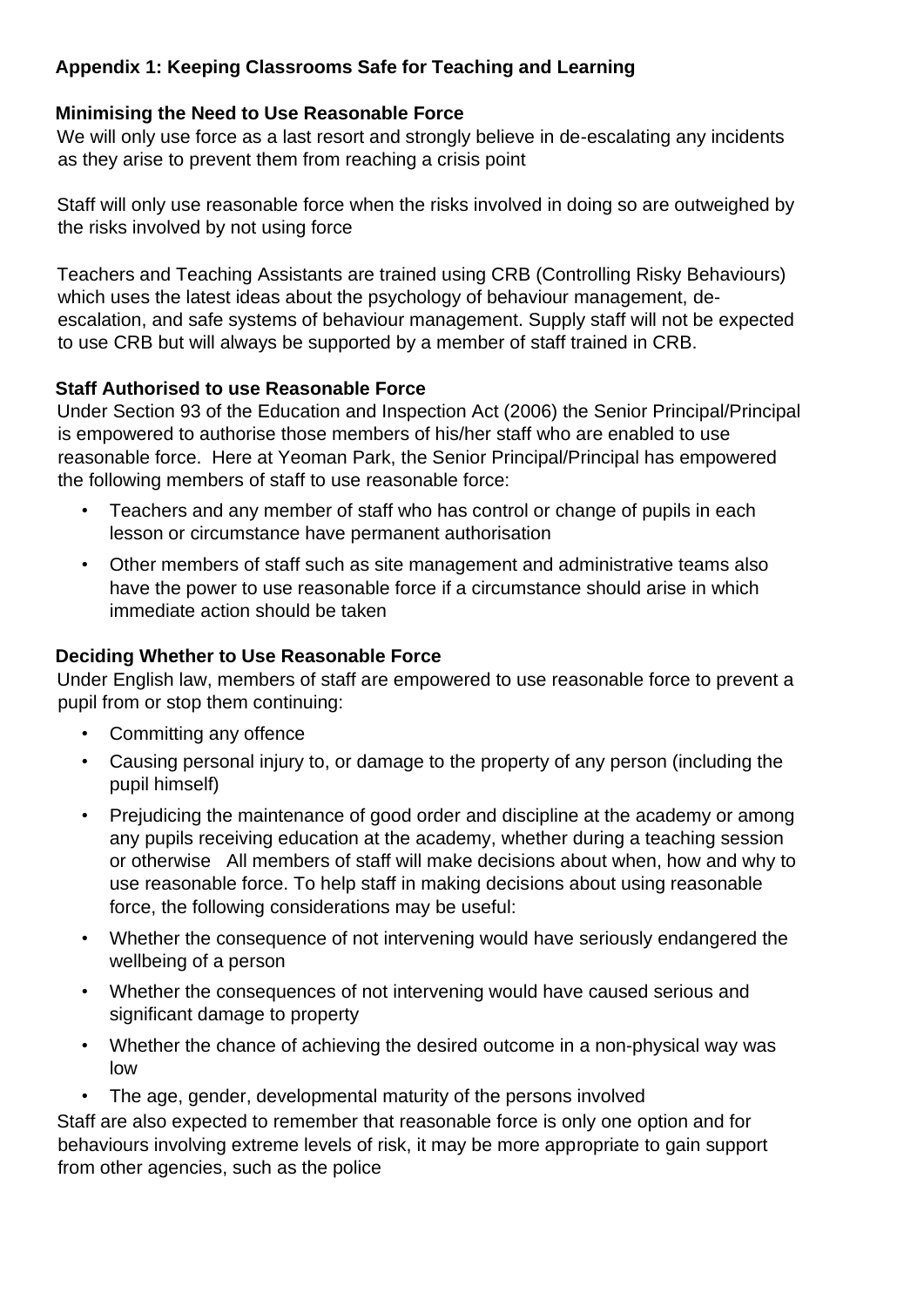Staff will be kept informed and have a duty to inform others about the plans around specific pupils who can present risks to themselves and others. This may include information about SEN, personal circumstances, and temporary upset

## **Using Reasonable Force**

When using force, members of staff should only use the minimum amount of force required in achieving the required outcome

Staff should, where possible, avoid any type of intervention that is likely to injure a pupil, unless the most extreme of circumstance where there was no viable alternative. Also, staff should avoid using force unless or until another member of staff is present to support, observe or call for assistance.

## **Staff training**

Staff at Yeoman Park, who have been identified as needed training in this area, will access Physical Intervention and CRB training through the Nottinghamshire County Council Coordinator who delivers nationally accredited courses.

These courses provide participants with an insight into recent legislation and guidance that could impact on policy and practice, as well as a range of physical and non-physical strategies to help manage the risks posed by children and young people's behaviour

Nottinghamshire County Council has adopted the CRB training model, and as such is an 'Approved Training Centre for Positive Options Ltd which is BILD (British Institute of Learning Disability) accredited training programme

These training programmes will be delivered to staff via whole academy inset or by accessing specialist training events

Staff who receive this training will be accredited to use the physical elements of CRB for a defined period as stated on their certificate. Staff will be expected to attend a refresher course to update their skills and renew their certification every 12 months.

## **Recording and reporting incidents**

The governing body will ensure that a procedure is in place, and is followed by staff, for recording and reporting, significant incidents where a member of staff has used force on a pupil. The record must be made as soon as practicable after the incident.

While ultimately only a court of law could decide what is 'significant' in a case, in deciding whether an incident must be reported, staff should consider:

- An incident where unreasonable use of force is used on a pupil would always be a significant incident
- Any incident where substantial force has been used (e.g. physically pushing a pupil out of a room) would be significant
- The use of a restrain technique is significant
- An incident where a child was very distressed (though clearly not overreacting) would be significant

In determining whether incidents are significant, the academy should consider:

The pupil's behaviour and the level of risk presented at the time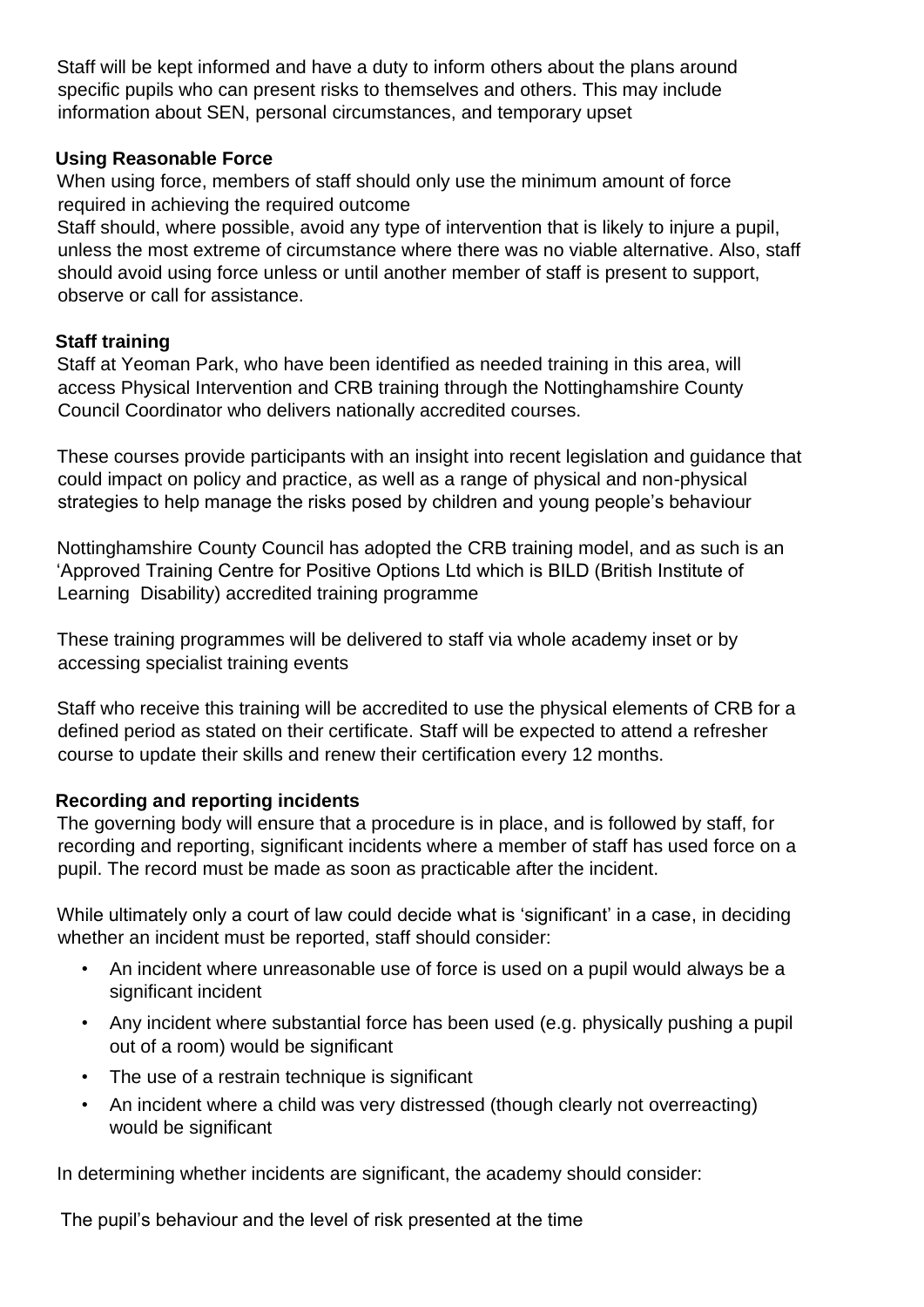- The degree of force used and whether it was proportionate in relation to the behaviour
- The effect on the pupil or member of staff

Staff should also bear in mind the age of the child; any special education need or disability or other social factors which might be relevant

Sometimes an incident might not be considered significant, but forms part of a pattern of repeated behaviour. In this case, although there is no legal requirement to record such incidents, schools are advised to let parents know about them.

Records are important in providing evidence of defensible decision making in case of a subsequent complaint or investigation. Staff may find it helpful to seek the advice of a senior colleague or a representative of their trade union when compiling a report.

Yeoman Park will use the Nottinghamshire County Council electronic health and safety recording system 'Well Worker'. This system enables members of staff to report, using a standardised format, any significant incident where force has been used, or any incident where violence to staff has occurred or been threatened. Staff can access well worker via support from office-based staff.

## **Post Incident Support**

Following the use of physical intervention, staff and pupils will be supported, the immediate physical needs of all parties will be met, and staff will ensure that positive relationships are maintained.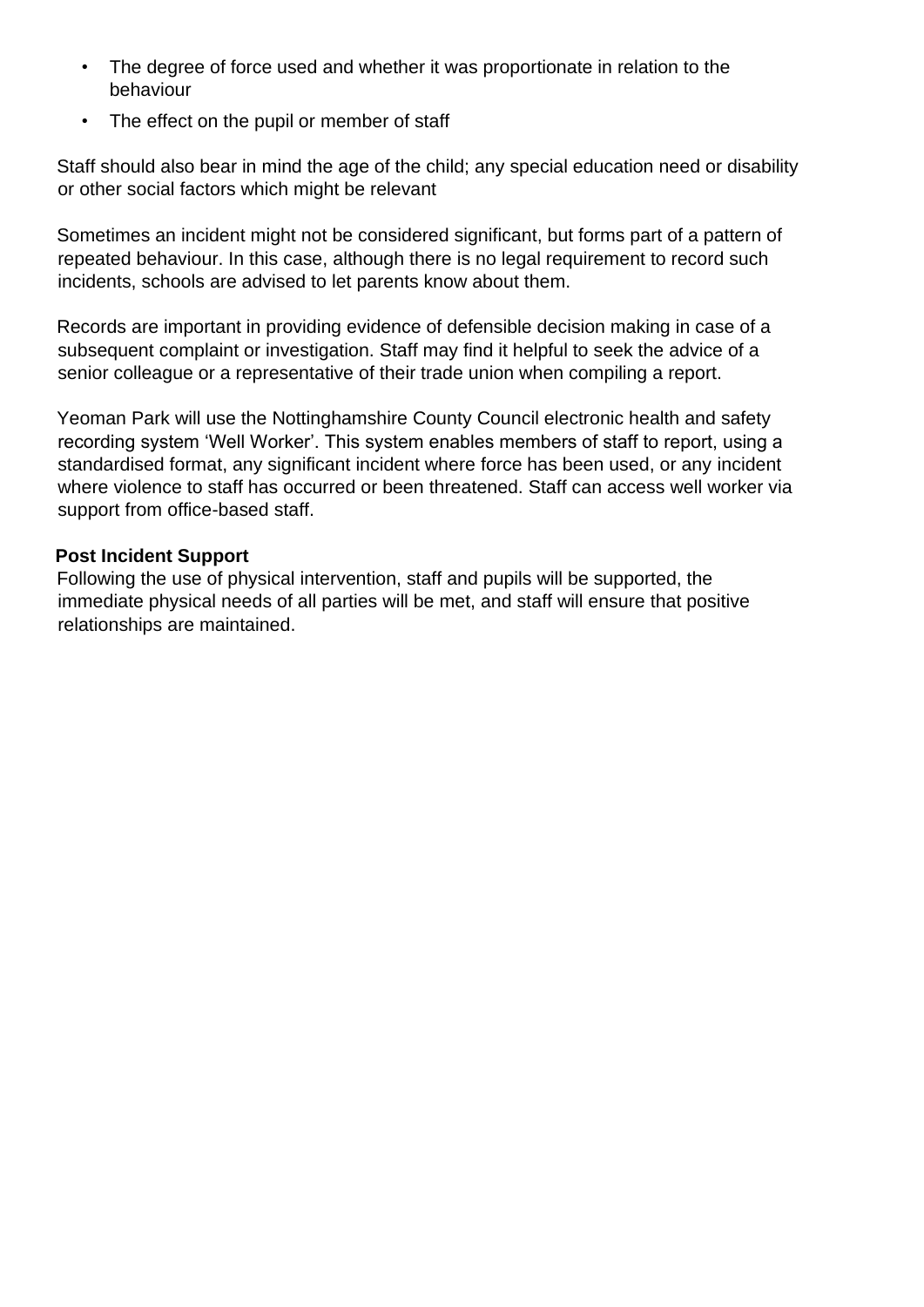#### **Appendix 2: The Base Class 8 & 9**

The Base was set up in September 2012 and a second class in 2020 as it was evident that a small number of students struggle to access classrooms and lessons on a full-time basis due to their high anxiety levels and extreme challenging behaviours. We identified that these students often arrived at school in an anxious state and this would often result in incidents. These students needed one to one support to ensure that students and staff were being kept safe.

There was a large number of incident reports that often showed a pattern to the behaviours. The impact these students were having on the rest of the class was noticeable. Students would become nervous around these children who were presenting with extreme challenging behaviours and this would impact on their learning and mental wellbeing.

The Base has a large enclosed safe outside area that is known as The Green. This has a wooden lodge building that allows students to either sit alone or with a member of staff. The rest of The Green has a limited amount of distraction. There is equipment to support with sensory modulation, large balls to bounce on etc.

The Base has a number of rooms that allow students to access a low stimuli environment that during times of anxiety and stress, can retreat to a place of safety with staff who have an in-depth knowledge of behaviour management. Some students will access The Base for longer periods of time than others. The focus of The Base is to get students ready for learning and also help them get back to their baseline during times of high anxiety so that they can access learning in their classes. Student's moods and anxiety levels will be monitored at all times. All students will have an up to date behaviour management plan that will be followed. Daily recording for each child accessing in The Base will be kept and constant monitoring to see if any changes in behaviours occur.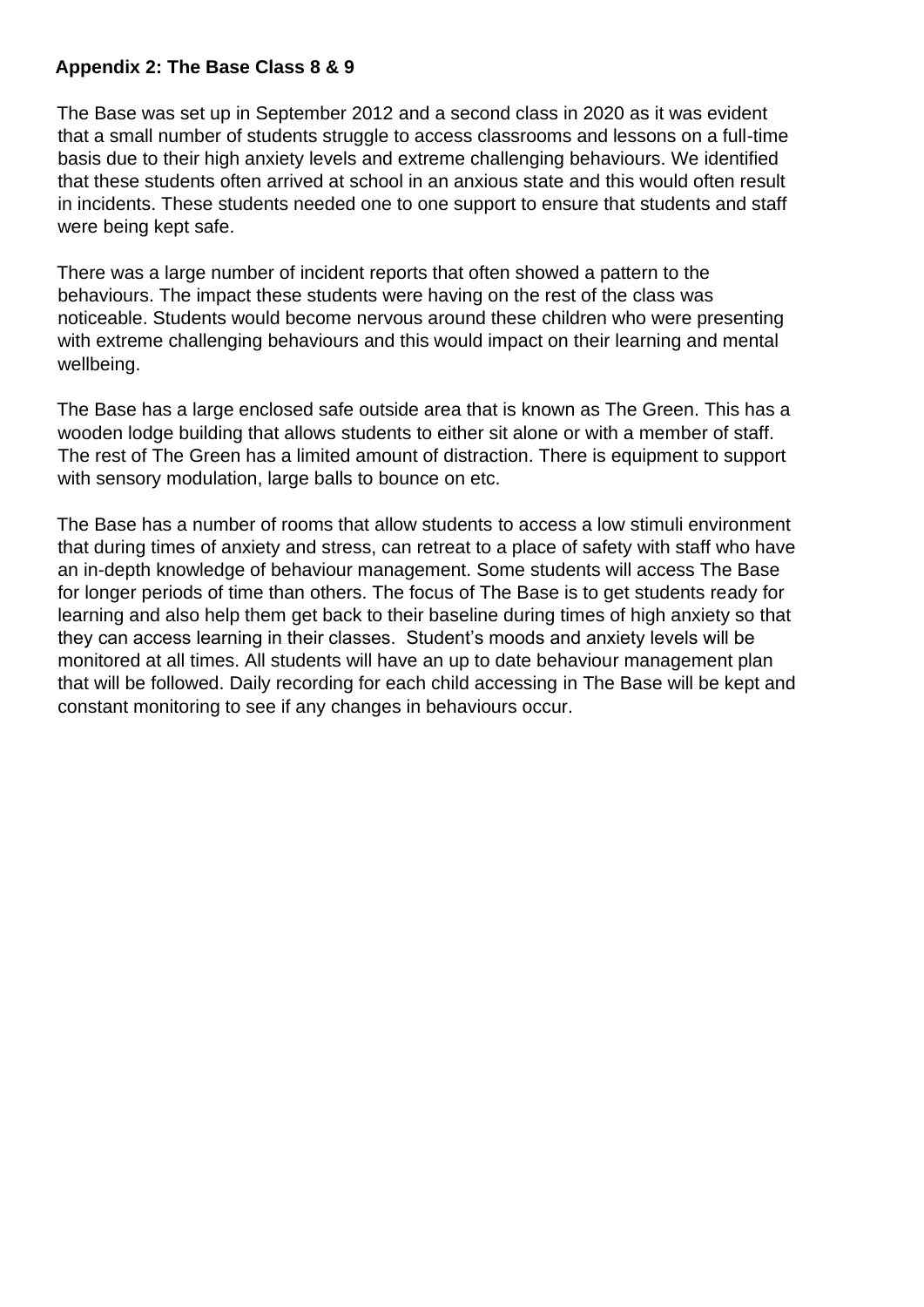| <b>Student Name:</b>              | Date: |
|-----------------------------------|-------|
|                                   |       |
| <b>Review Date:</b>               |       |
|                                   |       |
| <b>Behaviours:</b>                |       |
| $\Box$                            |       |
|                                   |       |
|                                   |       |
|                                   |       |
| Triggers:<br>$\Box$               |       |
|                                   |       |
|                                   |       |
|                                   |       |
| <b>Main Priorities:</b><br>$\Box$ |       |
|                                   |       |
|                                   |       |
|                                   |       |
| <b>Action Plan:</b>               |       |
| $\Box$                            |       |
|                                   |       |
|                                   |       |
|                                   |       |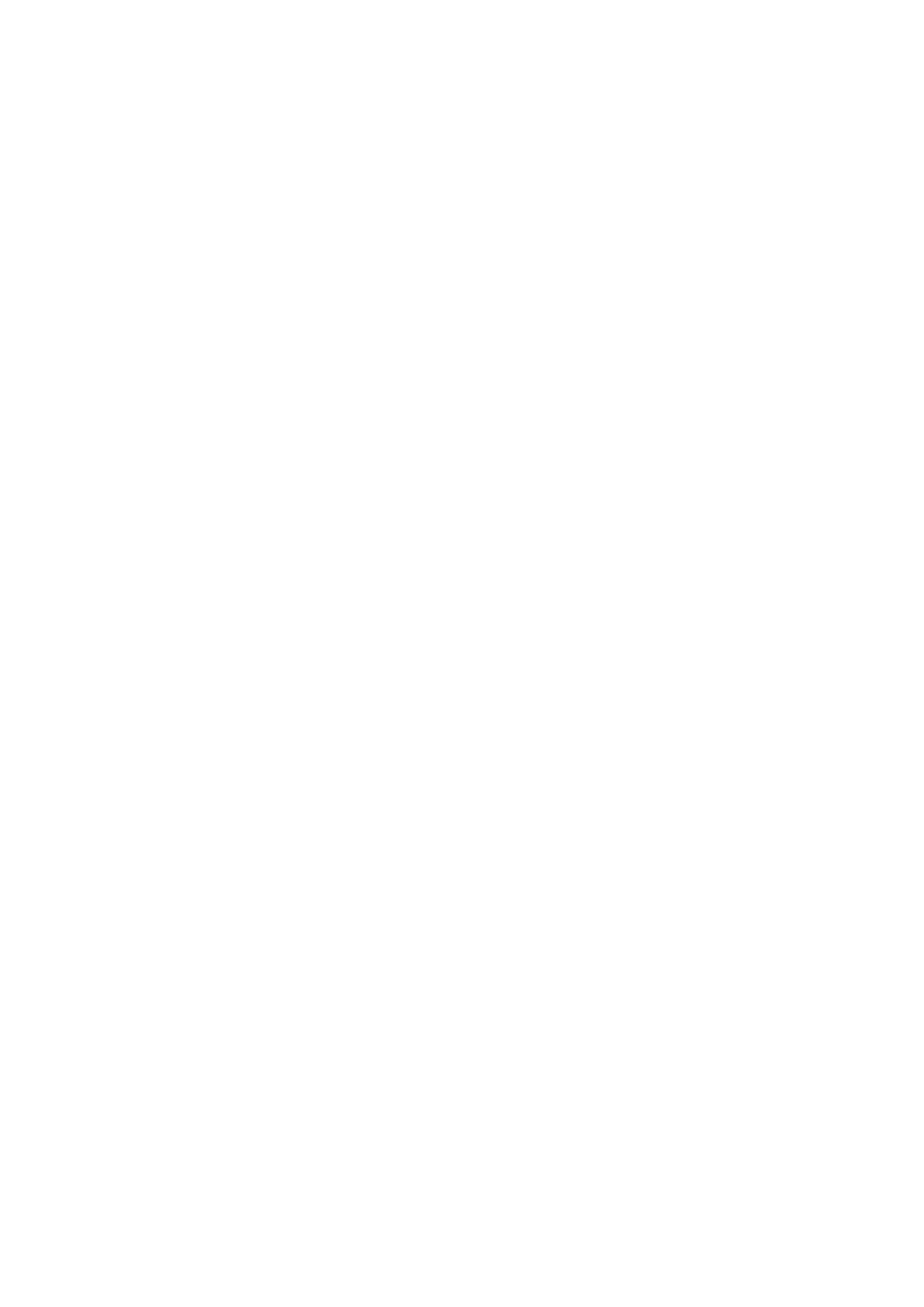| Date/Time                                                           | <b>Pupils Name</b>         | Staff name filling in form |  |  |  |
|---------------------------------------------------------------------|----------------------------|----------------------------|--|--|--|
| Safe space                                                          |                            |                            |  |  |  |
| <b>MAPA hold</b>                                                    |                            |                            |  |  |  |
| Type of incident                                                    | Place of incident/triggers |                            |  |  |  |
| Physical<br>Verbal<br>Racist<br>Homophobic                          | Staff/pupils victims       |                            |  |  |  |
| Description of behaviour Add A<br>if attempted at side of behaviour |                            |                            |  |  |  |
| Property damage?<br>Yes/no                                          |                            |                            |  |  |  |
| Accident form<br>Yes/no                                             |                            |                            |  |  |  |
| Yes/no<br>First aid                                                 |                            |                            |  |  |  |
| Management of incident                                              |                            |                            |  |  |  |
| Class discussion and actions                                        |                            |                            |  |  |  |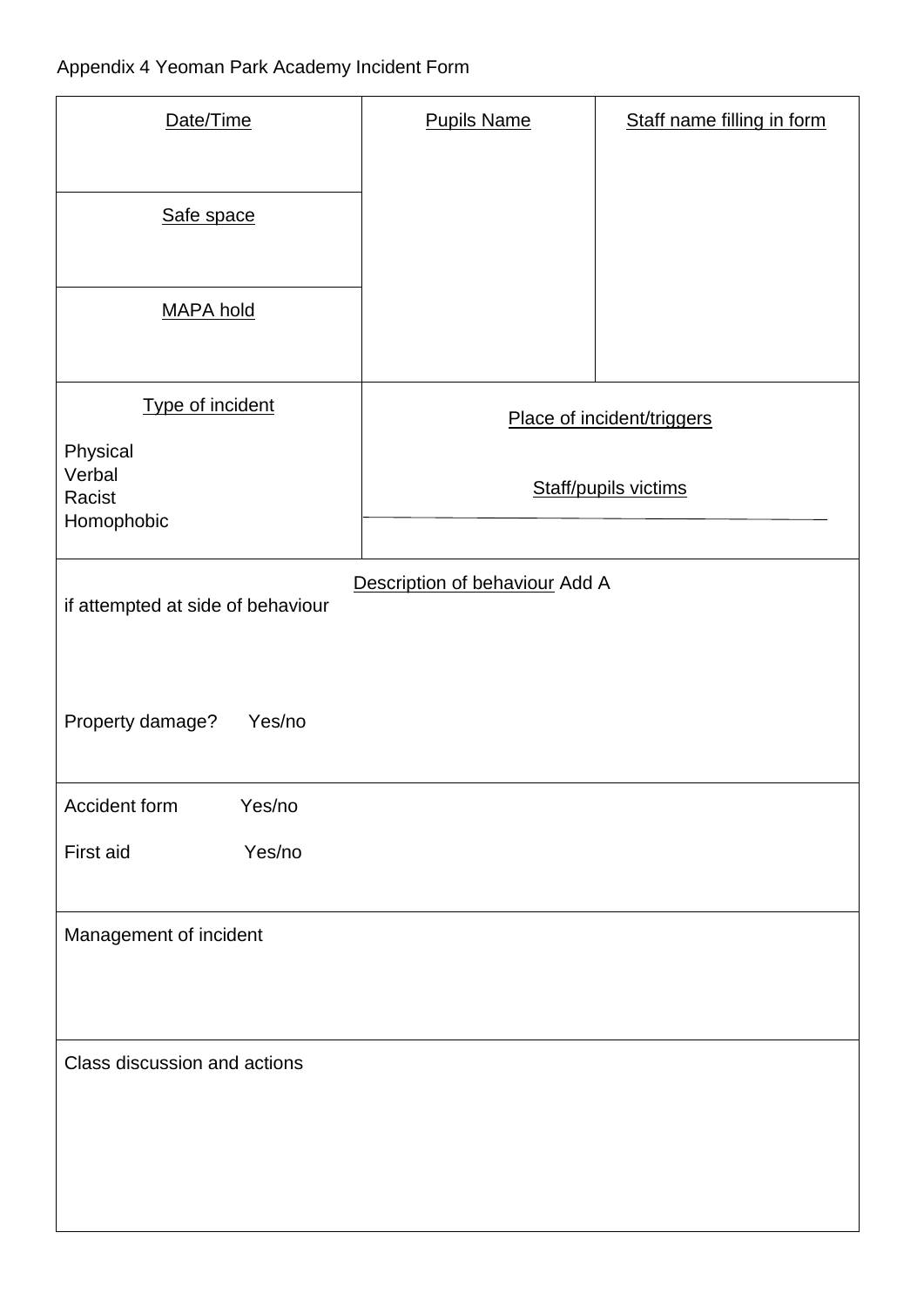Bullying

Incident